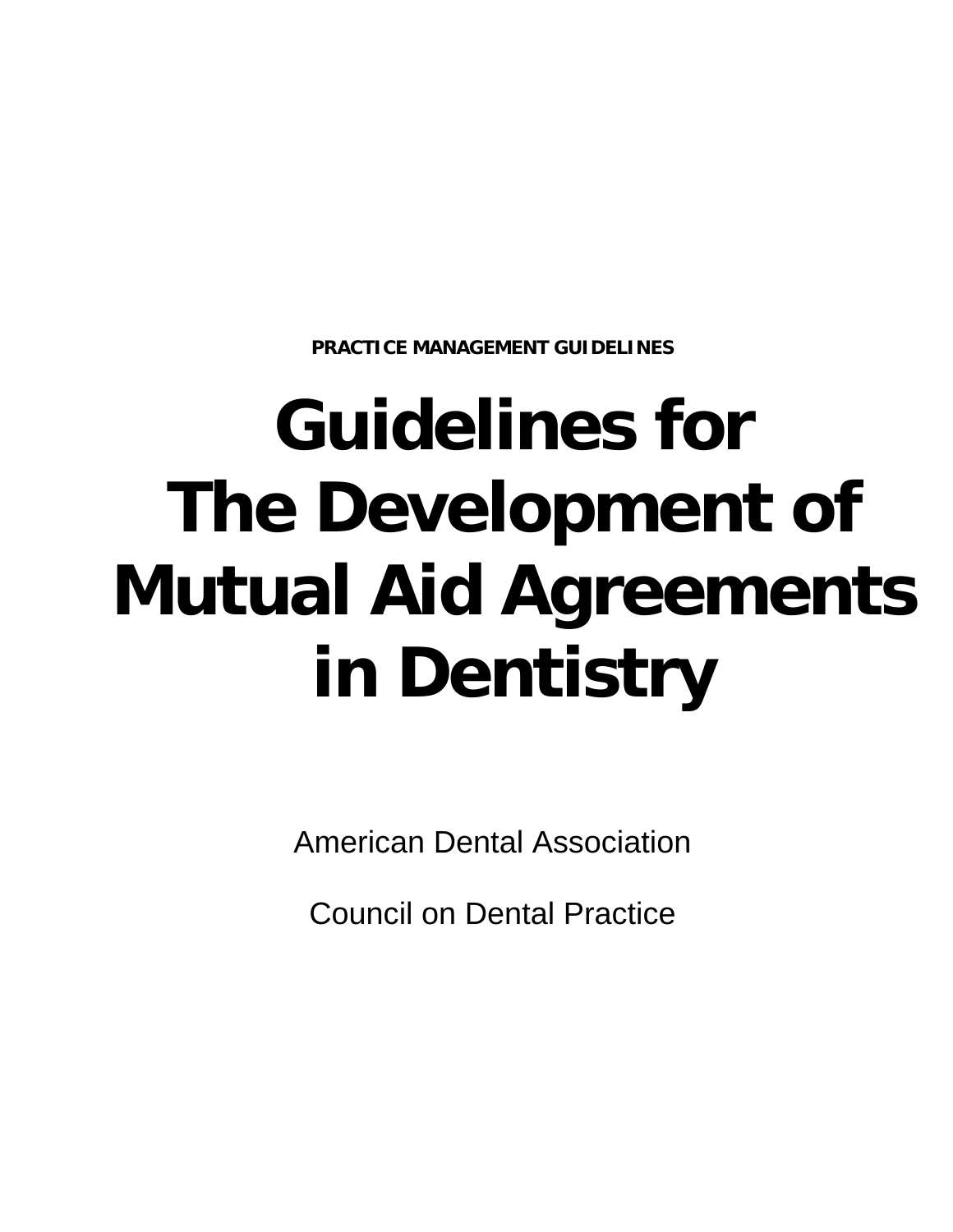These Guidelines have been developed as a general discussion about how to establish a mutual aid group. As such, the information is necessarily general in scope and cannot cover every situation or detail. The information in this agreement cannot serve as a substitute for a dentist's own professional judgment.

Because of numerous inquiries from dental societies and the membership regarding mutual aid agreements, the Council on Dental Practice in cooperation with the Division of Legal Affairs has developed general guidelines to assist in the preparation of such arrangements. Several cautions, however, should be noted. First, interested dentists and dental societies should seek the assistance of their own legal counsel in drafting an agreement that will meet their own specific needs and the requirements of their own state laws. Second, it is recommended that all dentists entering into mutual aid agreements be required to have sufficient professional liability coverage. This should be evidenced by a certificate of insurance from a recognized company. It is further recommended that each participant seek verification from his insurance company or agent that such an arrangement is fully covered by the policy. It would be desirable to have the insurance company issue a specific endorsement to this effect.

In preparing a mutual aid agreement, the following elements should be considered:

**I. A statement of the purpose of the agreement --** that is, to form a mutual assistance program of participating dentists to aid a stricken participant and/or the family in the event that the participant is unable to continue his/her practice due to disability or death.

## **II. Membership**

A. Define who is eligible and state qualifications for participation in the program.

1. Membership in the component or constituent dental society, if that organization is sponsoring the program.

2. Having an office in the area where the participants practice.

3. Required insurance coverage(s) **--** for example, office and professional liability, fire, office overhead, disability, health and accident, life.

B. Establish application procedures for participation, including original participants and additional participants who join after the program becomes operational.

C. State the participants' commitment or pledge:

I agree to participate in the (Mutual Assistance Program) of the (name of the society or group) and to abide by the terms and conditions of the agreement established therefore. I understand that I may be called upon by (title) to provide professional services in the office of a fellow participant of the program who, due to illness or accident, is unable to practice dentistry.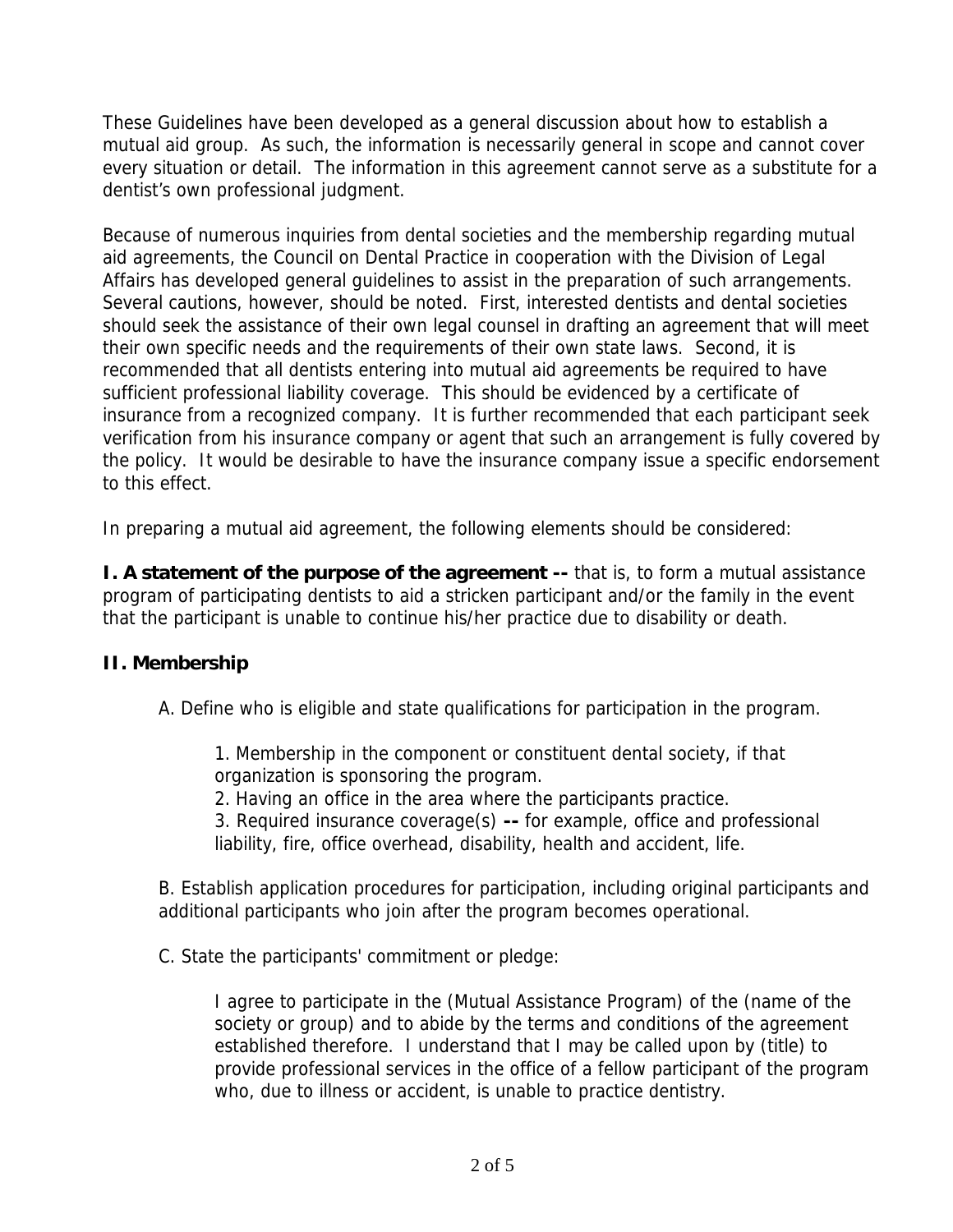In the event of death, the same assistance will be provided in accordance with the provision of the program until disposition of the practice has been completed. In consideration for my participation, I will receive the same assistance from the program when and if needed.

Signed: D.D.S./D.M.D.

## Spouse

D. State the consideration for the participants' commitment to the program **--** there will be no compensation for the services to other participants but each participant and/or family will receive the same assistance in time of need.

E. Define procedures for voluntary withdrawal (that is, the participant resigns) or termination of a participant for cause (that is, failure to fulfill his/her obligation to assist other participants when called upon).

## **III. Term of the agreement**

A. Establish the term of the agreement either in number of years or by expiration date.

B. Establish a mechanism for dissolution of the program in the event participation falls below a workable level.

C. State when and how the agreement may be renewed.

**IV. Amendments to the agreement --** establish procedures for amending the terms of the agreement, who may vote on such amendments, and the vote required for adoption of amendments.

# **V. Meetings of Participants**

- A. Establish the minimum number of meetings each year.
- B. Establish who sets the date(s), time, place and agenda for the meetings.
- C. Establish who the presiding officer is.
- D. State the number of attendees that will constitute a quorum.
- E. Establish how special or emergency meetings may be called.

**VI. Expenses --** establish how funds will be generated and disbursed to meet any operating expenses of the program.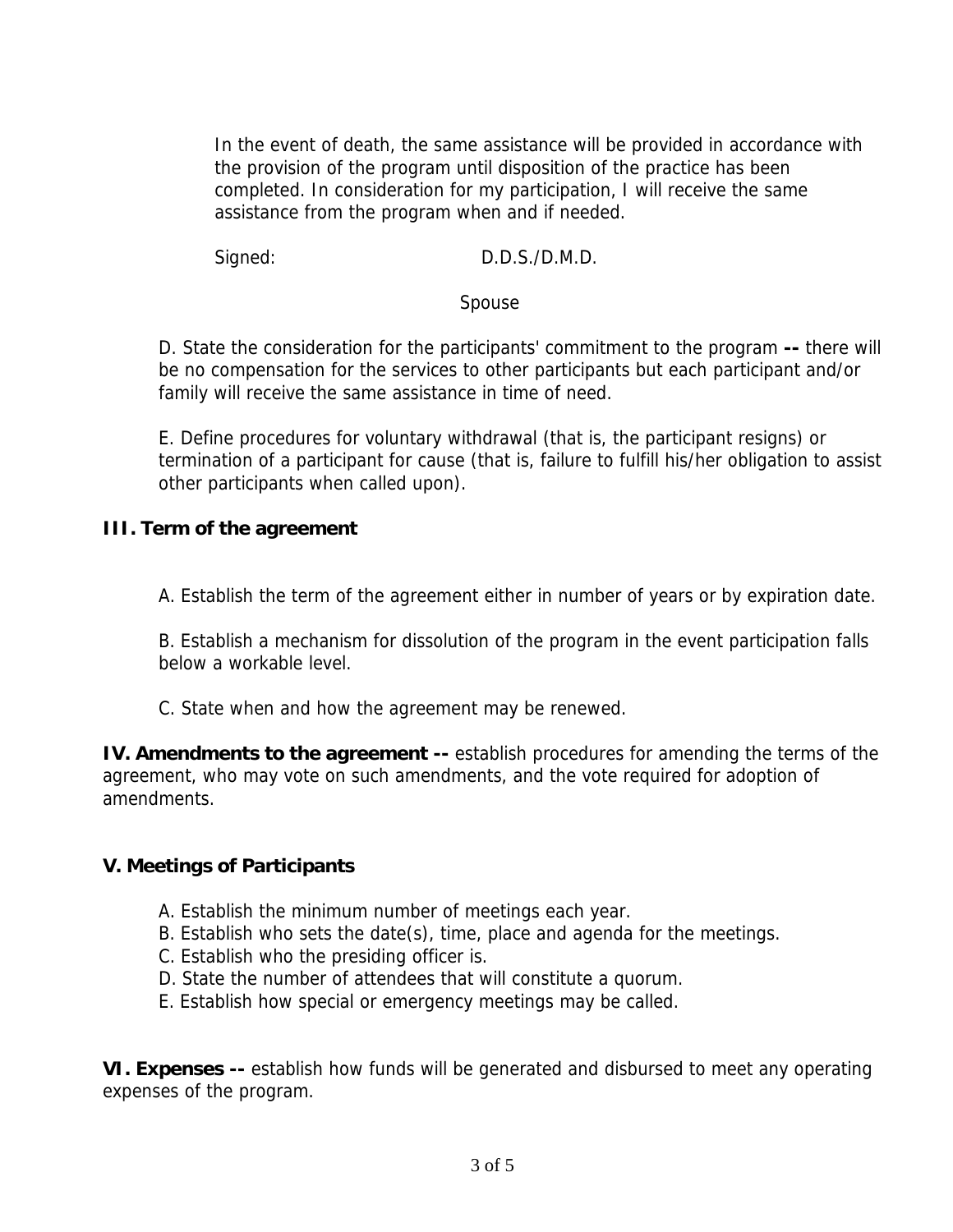## **VII. Officers**

- A. Establish officers' positions -- for example, president and vice-president.
- B. Establish procedures for their election.

C. Establish their terms of office and succession in the event of inability to complete a term.

- D. State the duties of each office.
- E. Establish grounds for removal for cause.

**VIII. Committees --** in smaller groups it is likely that one committee may administer the program and no officer positions would be necessary.

- A. Establish the committee(s) of the program.
- B. Establish procedures for election or appointment.
- C. Establish the terms of office and re-appointment.

D. Establish the mechanism for selection of the chairman and vice-chairman, and succession in the event of inability to complete a term.

- E. State the number of committee members that will constitute a quorum.
- F. State the duties of the committee(s).
- G. Establish grounds for removal for cause.

## **IX. Terms of Coverage**

A. Any request for assistance must be made to the (president/chairman) by the participant and/or the family. State the documentation or verification needed to support the request, for example, a physician's statement of the extent and expected duration of a disability.

B. State when coverage starts, and the term and extent of coverage that the program provides.

C. Establish the procedures and services in the event of death or permanent disability **-**

**-** that is, the arrangements for evaluation and disposition of the practice.

D. Recognize the need to obtain patient consent prior to commencing services.

## **X. Statement of the services provided by the program**

A. Professional services will be provided in the stricken participant's office.

B. All income will be credited to the stricken participant's account.

C. The stricken participant remains responsible for all practice expenses, including staff salaries, overhead, supplies, laboratory fees.

D. (President/chairman) or designee will be responsible for identifying the stricken